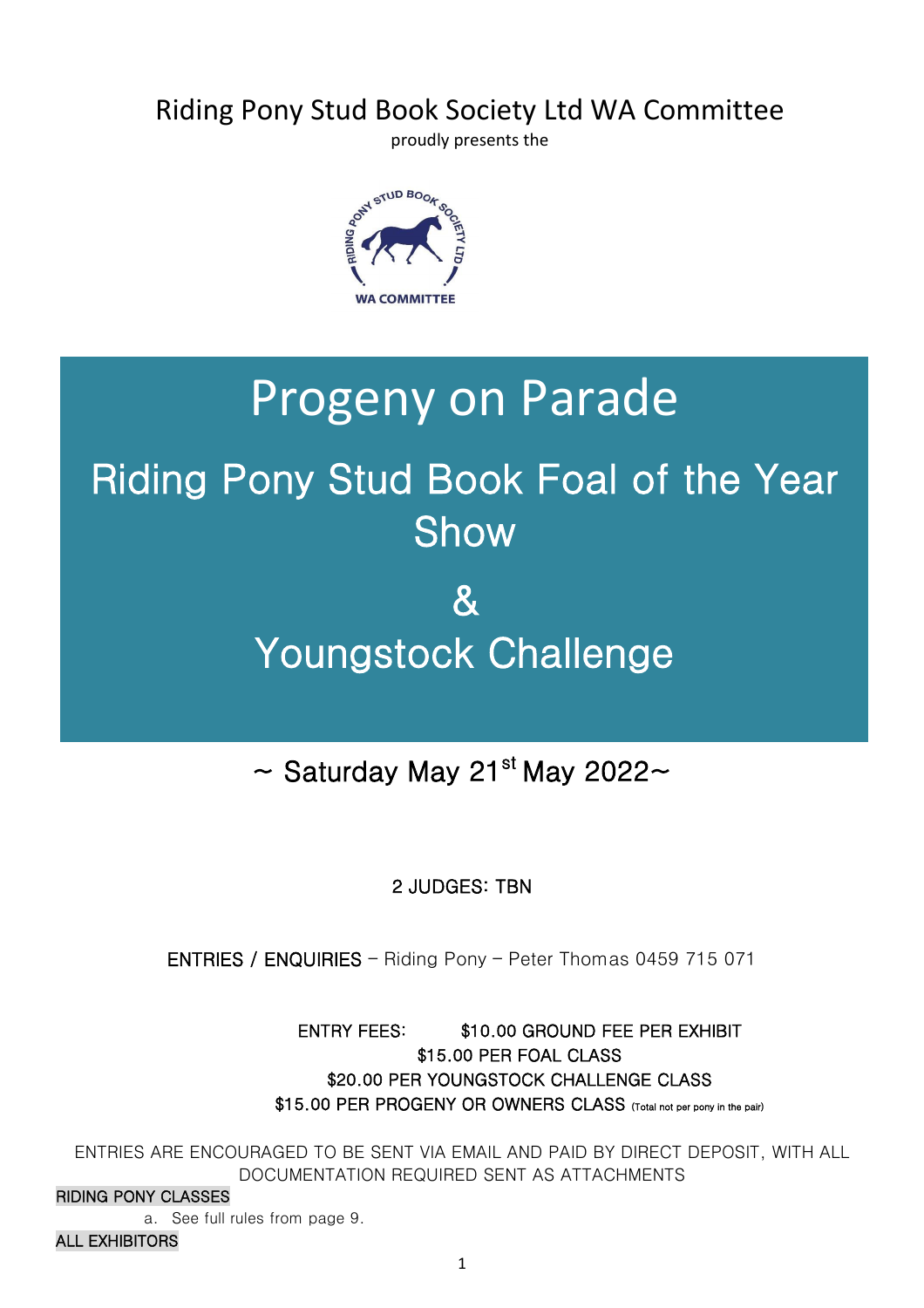- b. NO dogs allowed on the grounds.
- c. NO refunds will be given after the close of entries.
- d. Direct Deposit RPSBSWA BSB: 633 000 Acc: 175938489 and receipt must accompany entry form. All direct deposits **MUST** show in the WA RPG account by May 15<sup>th</sup> 2022 or entry will not be accepted.
- e. Entries to: Progeny on Parade Show, [marlenekinder@yahoo.com.au](mailto:marlenekinder@yahoo.com.au) via email (preferred, with payment via direct deposit) Emailed entries must still include ALL required documentation as attachments.

SUPREME CHAMPION RIDING PONY FOAL OF THE YEAR Trophy and garland

SUPREME CHAMPION RIDING PONY SHOW HACK/HUNTER FOAL OF THE YEAR Garland

## CHAMPION RIDING PONY YEARLING

CHAMPION RIDING PONY TWO YEAR OLD

CHAMPION RIDING PONY THREE YEAR OLD

RPSB YOUNGSTOCK CHALLENGE WINNERS

## PROGENY PAIR & OWNERS PAIR CLASSES



 $\sum_{N}$   $\sum_{N}$   $\sum_{N}$   $\sum_{N}$  Pony Stud Book Foal of the Year Show  $\approx$  09.00AM START

### Riding Pony Show Pony Foals

1. Show Pony Filly to Mature ne 13.2hh

2. Show Pony Filly to Mature over 13.2hh, ne 14.2hh

Champion & Reserve Champion Show Pony Filly Foal

3. Show Pony Colt/Gelding to Mature ne 13.2hh

4. Show Pony Colt/Gelding to Mature over 13.2hh, ne 14.2hh

Champion & Reserve Champion Show Pony Colt Foal

### Riding Pony Show Hunter Pony Foals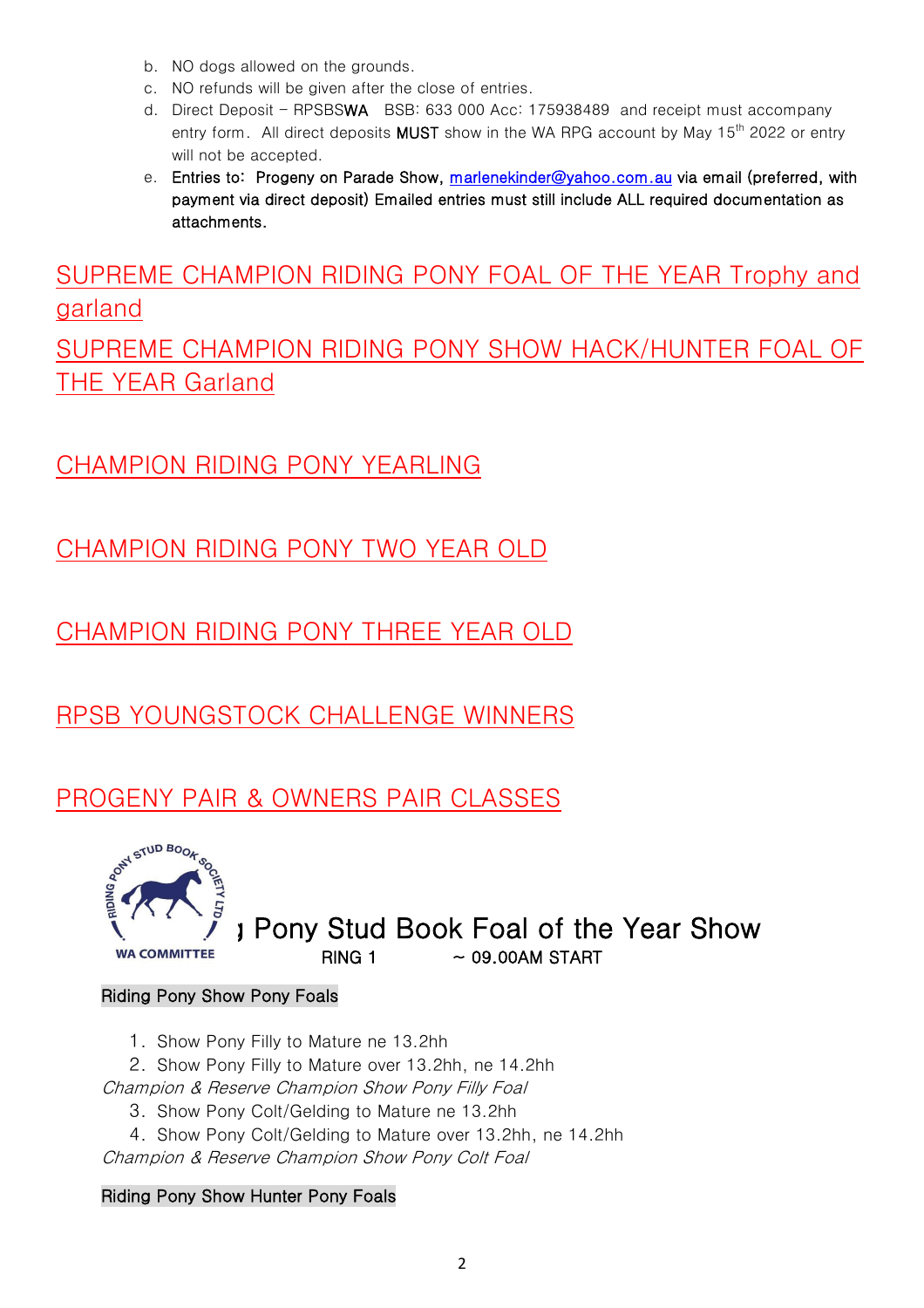5. Show Hunter Pony Filly to Mature ne 13.2hh

6. Show Hunter Pony Filly to Mature over 13.2hh, ne 14.2hh

Champion & Reserve Champion Show Hunter Pony Filly Foal

7. Show Hunter Pony Colt/Gelding to Mature ne 13.2hh

8. Show Hunter Pony Colt/Gelding to Mature over 13.2hh, ne 14.2hh Champion & Reserve Champion Show Hunter Pony Colt Foal

> Supreme Champion Riding Pony Foal of the Year *(Champion SP Filly, SP Colt/Gelding, SHP Filly, SHP colt/gelding eligible)*

### Riding Pony Show Hack & Hunter Hack Foals

9. Show Hack Filly to Mature over 14.2hh

10. Show Hack Colt/Gelding to Mature over 14.2hh

Champion & Reserve Champion Show Hack Foal

11. Show Hunter Hack Filly to Mature over 14.2hh

12. Show Hunter Hack Colt/Gelding to Mature over 14.2hh

Champion & Reserve Champion Show Hunter Hack Foal

Supreme Champion Show Hack/Show Hunter Foal *(Champion SH Foal & SHH Foal eligible)*

### Arabian Derivative Foals

- 13. Arabian Derivative Filly
- 14. Arabian Derivative Colt
- 15. Arabian Derivative Gelding

Champion & Reserve Champion Arabian Derivative Foal

### Riding Pony Mares

- 16. Broodmare ne 13.2hh
- 17. Broodmare over 13.2hh, ne 14.2hh
- 18. Dry mare ne 14.2hh

Champion & Reserve Champion Riding Pony Mare



### Riding Pony Show Pony

- 19. Show Pony Yearling Colt, Filly or Gelding
- 20. Show Pony 2 year old Colt, Filly or Gelding
- 21. Show Pony 3 year old Colt, Filly or Gelding

### Riding Pony Show Hunter Pony

- 22. Show Hunter Pony Yearling Colt, Filly or Gelding
- 23. Show Hunter Pony 2 year old Colt, Filly or Gelding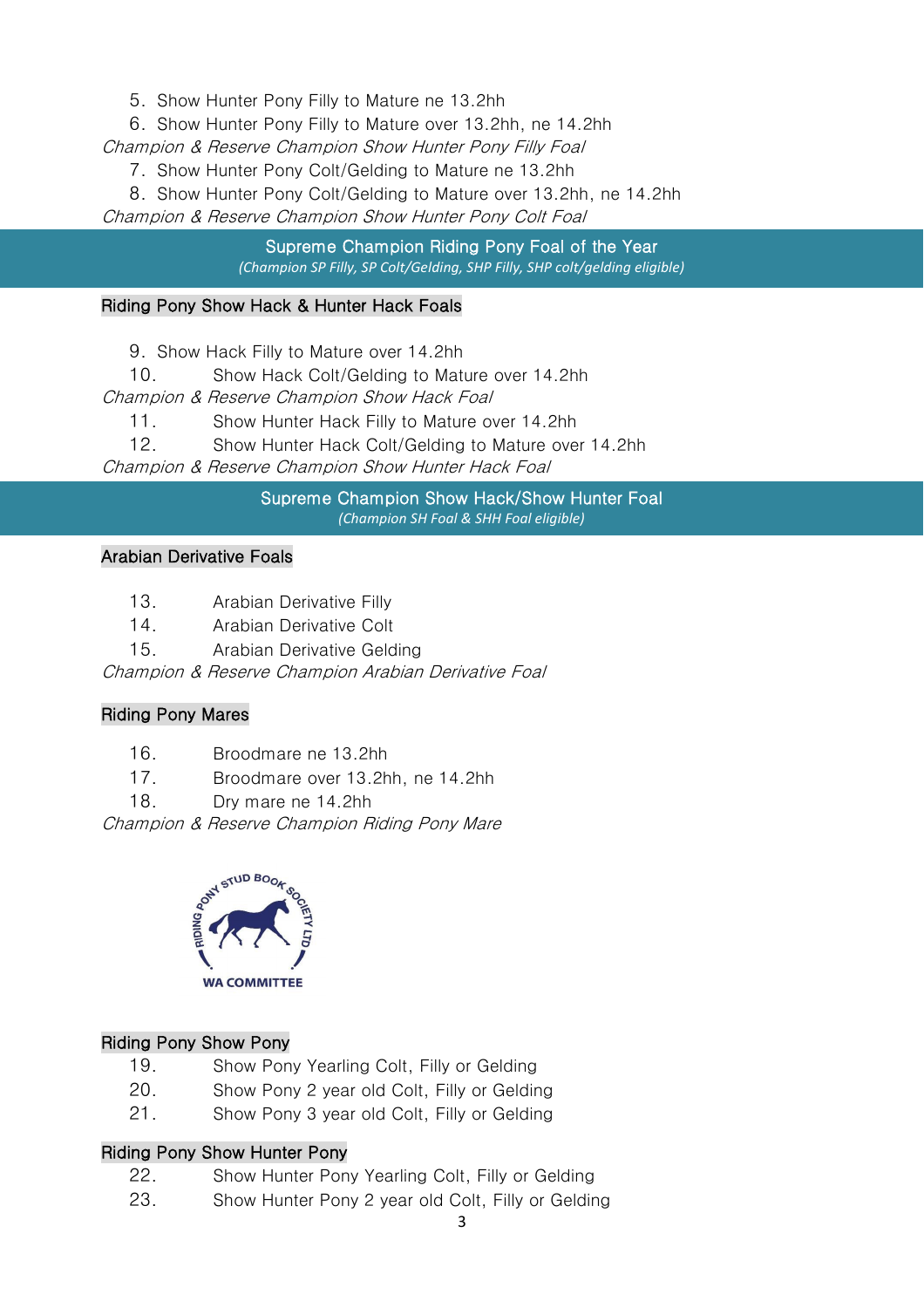# RIDING PONY SHOW PONY & SHOW HUNTER PONY YOUNGSTOCK CHALLENGE WINNER & RUNNER UP (1st and 2<sup>nd</sup> placegetters from yearling, 2 year old and 3 year old classes eligible

### Riding Pony Show Hack & Hunter Hack

Ξ

- 25. Show Hack & Hunter Hack Yearling Colt, Filly or Gelding
- 26. Show Hack & Hunter Hack 2 year old Colt, Filly or Gelding
- 27. Show Hack & Hunter Hack 3 year old Colt, Filly or Gelding

# ) RIDING PONY SHOW HACK & HUNTER HACK YOUNGSTOCK CHALLENGE WINNER & **RUNNER UP** (1st and 2<sup>nd</sup> placegetters from yearling, 2 year old and 3 year old classes eligible



### **RPSBS SHOWING RULES & REGULATIONS & CONDITIONS OF ENTRY**

### Reviewed September 2020

Where there is a conflict, these Rules will supersede those in the 2020 Judges Handbook For the purpose of this document, the term Pony shall be taken to include Overheights where applicable

### **General**

- 1. AllRPSBSregisteredponies or horsesmustbeshown in accordancewiththeRulesand Regulations of Riding Pony Stud Book Society Ltd.
- 2. TheseShowingRulesand Regulations can only beenforcedinclassesrununderRPSBSLtd Rules and Regulations
- 3. Exhibitors will abidebythe Showing Rules & Regulations of theRPSBSLtdandthosesetout in thisdocument. If there is anyinconsistency in the showing rulesthentheRPSBS Showing Rules apply.
- 4. Forthepurpose of theserules ''exhibitor, personsor family'' shallincludethe following: husband, wife,partner,parent,step-parent,child, in-laws of thesame relation statedabove,grandparent, brother, sister, business partners, employers and employees.
- 5. It is the exhibitors' responsibilitytoensure eligibility for a class,and if ineligible, theexhibitor must withdraw. These rules apply to all classes restricted to RPSBS registered exhibits.
- 6. Noexhibitormayshow a RPSBSLtdregisteredexhibitbredby or leasedfromthejudge or hisimmediate family in RPSBS Ltd events.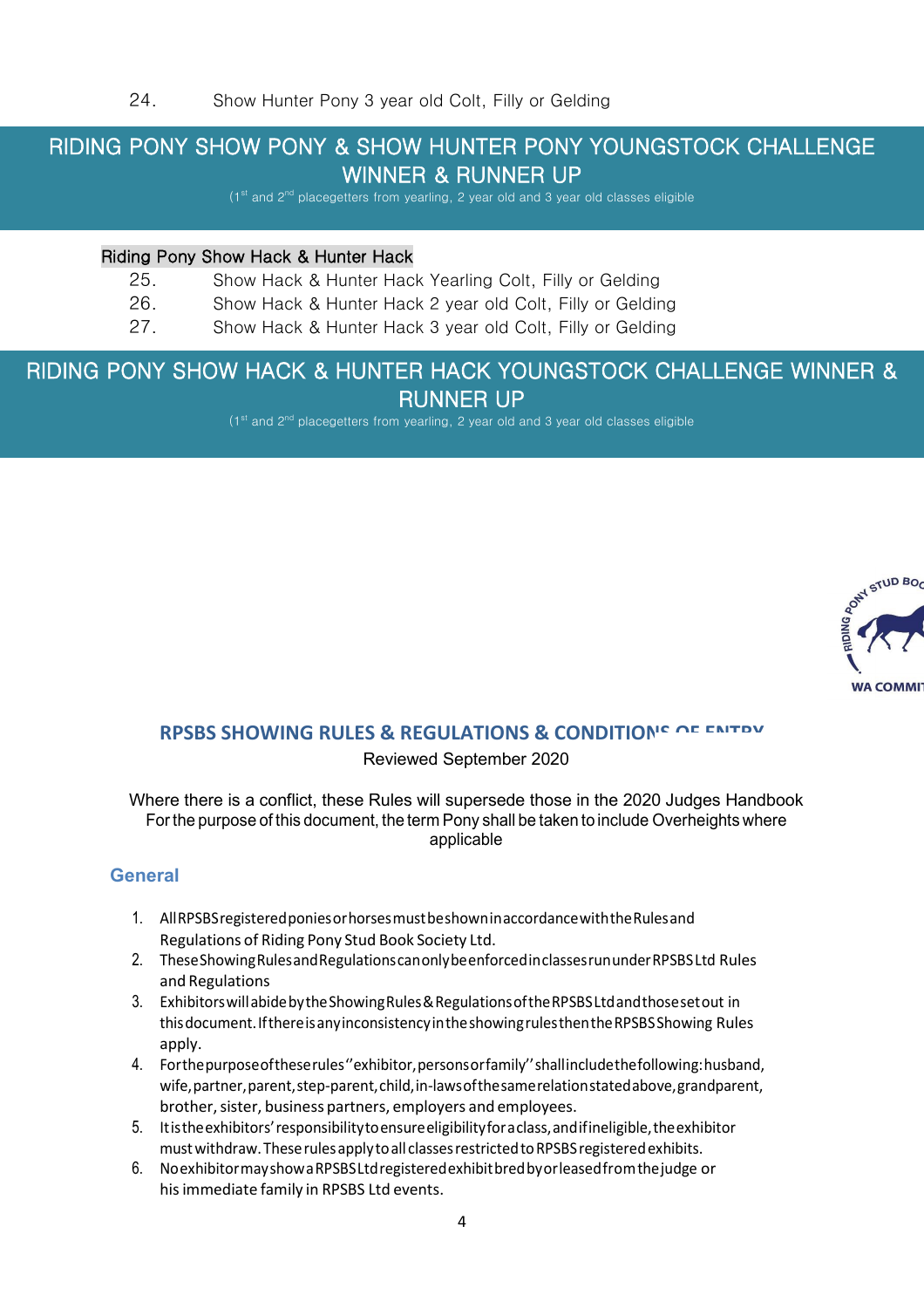- 7. A Show Season is State specific; please refer to your State Secretary or website.
- 8. EntrieswillbereceivedbytheShowSecretaryandaresubjecttotheRulesandRegulations of the RPSBS Ltd[.www.rpsbs.com.au](http://www.rpsbs.com.au/)
- 9. All exhibitors will be bound by and must observe the decisions of the ground jury.
- 10. TheShowGroundJuryreservestherighttoadjudicateuponentryoruponanydisputeordoubt and tomakeanydeterminationuponanymatterandthisdecisionshallbefinalandnotsubjectto appeal ofanykind.Disputes/protestsmustbelodgedinwritingtotheShowSecretarywithin30 minutesof thecompletionoftheclass,togetherwithdepositof\$55.00(GSTinc)refundableifthe protest is upheld.
- 11. The Society shall have the power without assigning any reason to:
	- •Reject or cancel any entry at any time
	- Cancel any event orclass
	- •Remove any exhibit from the show grounds
	- •Transfer an exhibit or exhibitor from any class to another class
	- •Add to or alter the program as necessary
	- •Combine classesif there are insufficient entries
- 12. If an event is cancelled refund of entries may be considered.
- 13. TheSocietywillnotberesponsibleforthelossof,orforanydamageorinjuryoccasionedtoany exhibit, or the property of any exhibitor from any cause whatsoever.
- 14. The Exhibitor enters entirely at his/her own risk. Insurance rules apply.
- 15. IncaseanyexhibitwhilstontheSociety'sshowgroundcausesoristhecauseofinjuryordamage toany otherexhibitorexhibitor,tothepersonorpropertyofanymemberoftheSocietyorgeneral public, the owner of such exhibit shall indemnify and keep indemnified the Society, its officers, officials andmembers,fromandagainstalldamages,costs,claims,expensesorliabilitiesincurred in connection with such exhibitors. The exhibitor will be liable to the Society and its employees, officers andofficialsforanydamageorlossoccasionedtoanyofthembytheexhibitororhisagent.
- 16. Allanimalsaretobeexhibitedinaccordancewiththedescriptionasnotedontheirregistration recordwithRPSBSLtdincludingbutnotlimitedtocolour,markings,brandsandgender.
- 17. Inanyone State Show Season a Riding Pony 4 years and over (not exceeding 14.2hh) may only beexhibitedaseitheraShowPonyorShowHunterPonyinRPSBSevents.
- 18. In any one State Show Season an Overheight Riding Pony 4 years and over (exceeding 14.2hh) mayonlybeexhibitedaseitheraRPSBSShowHackorRPSBSShowHunterHack inRPSBS events.OverheightYoungstockmaychangeoncepershowseason.
- 19. Youngstock3years&undermaychangeonceonlyper'State ShowSeason'fromShow Ponyto Show Hunter or Show Hunter to Show Pony.
- 20. ShowPoniesandShowHunterPoniescanonlycompeteagainsteachotherinSupreme, Newcomer, Lead Rein, First Ridden Class or Children's Ridden Classes.
- 21. OverheightRidingPoniesarenoteligibletocompeteinShowPony/ShowHunter Pony Champion and Supreme Champion Classes.
- 22. StallionsandColts1yearandoverasof1stAugustmustbebittedwhenshownwiththelead attachedtothebit.Handlersandridersofstallionsorcoltsmustbe18yearsofageorover. Foals/Weanlingsmustonlybeshowninahalterorheadcollar.NoFoal/Weanlingundertheageof twelve months as of the 1st August can be shown in a bit.
- 23. Registration Requirements: Pending memberships, registrations and transfers do not constitute eligibilityforanexhibittobeshowninRPSBSclasseswiththeexceptionofthosereferredtoin Rule 45.
- 24. Random swabbing may takeplace.
- 25. After a fall from their mount a rider is disqualified from that class and must not remount their pony in the ring.
- 26. RPSBS Ltd Heat Policy applies; check details on website.
- 27. Thereistobenochangeofhandler/rideronceaclasshascommencedwithoutthepermission of the judge.
- 28. The Judge's decision is considered final. A Judge's decision represents an individual preference and is not subject to protest unless there is a rule violation.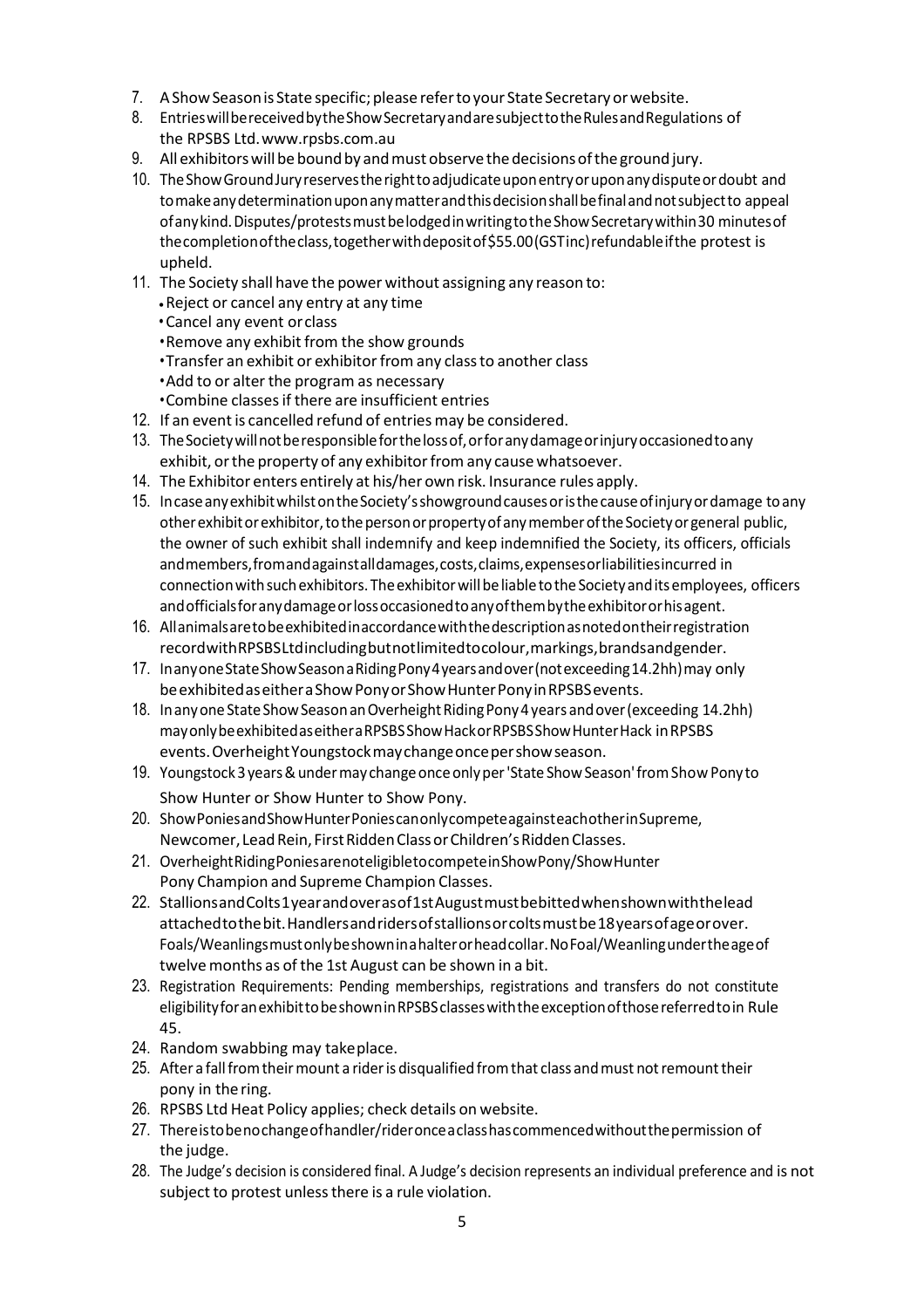- 29. NopersonshallinanywayconsultorinfluenceorattempttoinfluencetheJudgeorendeavourto Influence the Judge's freedom of choice or judgment.
- 30. The Society may alter the Judge for any particular event or class at any time it deems fit.
- 31. NopersonmayshowunderaJudgewhoboards,rides,trainsoragistsanypony/horse,underthe said person'sownership,sharedownershiporlease,withinaperiodof6monthspriortothe show. ConverselynoJudgemayadjudicatesaidpersonforthesamereasonswithina6-month period.A personorJudgeshallnotnecessarilyreceiveremunerationorrewardfortheseservices (Stud fees excluded).
- 32. NopersonsarepermittedtoapproachaJudgeduringhis/herappointmentatashow.Whilethere shouldbenofraternizationduringtheShow,theJudgeshouldensurethataRingStewardorShow Official is present if a conversation is unavoidable.
- 33. A Judge must not be an exhibitor in any Section in which they are officiating.
- 34. Approved ASSA helmets must be worn at all times whilstriding. Any injury sustained by a person riding and not wearing an approved ASSA helmet will not be covered by any liability claim or by insurance.

### **Membership and Registration Requirements:**

- 35. All owners/exhibitors/handlers/riders must be current financial members of the Riding Pony Stud Book Society Ltd.
- 36. Allexhibitsmustbeshowninthenameoftheregisteredowner/lessee(bonafideowner).This meansthatanexhibitmustbeinthenameofthelastrecordedowner/lesseeexactlyasit appears in the records of the RPSBS Ltd. When entered in multiple names one of the listed exhibitorsforeachponyenteredinRidingPonyclassesmustbeacurrentfinancialmemberof RPSBSLtdandmustbetheowner/lesseeoftheponyentered.Thenamedexhibitormaybea family member of the registeredowner.
- 37. NoRPSBSLtdaward will be awarded to any ponyunless shown under the registered Riding Ponynameandinthenameoftheowner/lesseeasrecordedwiththeSocietyandsuch owner/lessee must be a financial member of the Society.
- 38. Whereaponyisownedorleasedbytwoormorepeoplethenallarerequiredtoremainfinancial membersoftheRPSBSLtd.TheDerivedmembershipshallbedeemedunfinancialshouldany one of the parties involved be unfinancial.
- 39. ProofofRPSBSLtdregistrationofexhibitsandRPSBSLtdmembershipmustbeavailableatthe show.
- 40. A pony's age is taken from August  $1<sup>st</sup>$  annually.
- 41. Ponies under the age of 3 years cannot be exhibited in ridden classes.
- 42. Ponies four years and over must be adult registered.
- 43. Youngstock ponies are 3 years and under.
	- 44. Allponiesunderfouryearsmusteitherbeadultregisteredorfoalrecordedwiththeexception of foals as noted below.
	- 45. Foals/Weanlings -eligibility toshow.

Foalswhich arenot weanedandareshownontheir damsmay beshown priorto registration being finalised providing they are eligible for registration with RPSBS Ltd.

FoalswhichareweanedmustberegisteredRPSBSLtdwiththeexceptionofthose conceived by AI or ET which, if not yet registered, must have the registration application and hair sample forDNAreceivedbytheRPSBSLtdwithfullpayment.Onlycoltfoals which are eligible on breeding for registration as Section A may be shown in classes restricted to colts.

Foals/Weanlingsmustonlybeshowninahalterorheadcollar.NoFoal/Weanling underthe age of twelve months as of the 1st August can be shown in a bit.

46. StallionsandColtstwoyearsandovermustbeentire,withtwovisibledescendedtesticles, exceptwhereastallionhashadonetesticle,whichwasdescendedintothescrotum, surgicallyremovedandhasanappropriateveterinarycertificatewhichhasbeensubmitted to theRegistrarandrecordedpriortotheShow.Inordertobeeligibletobeshowna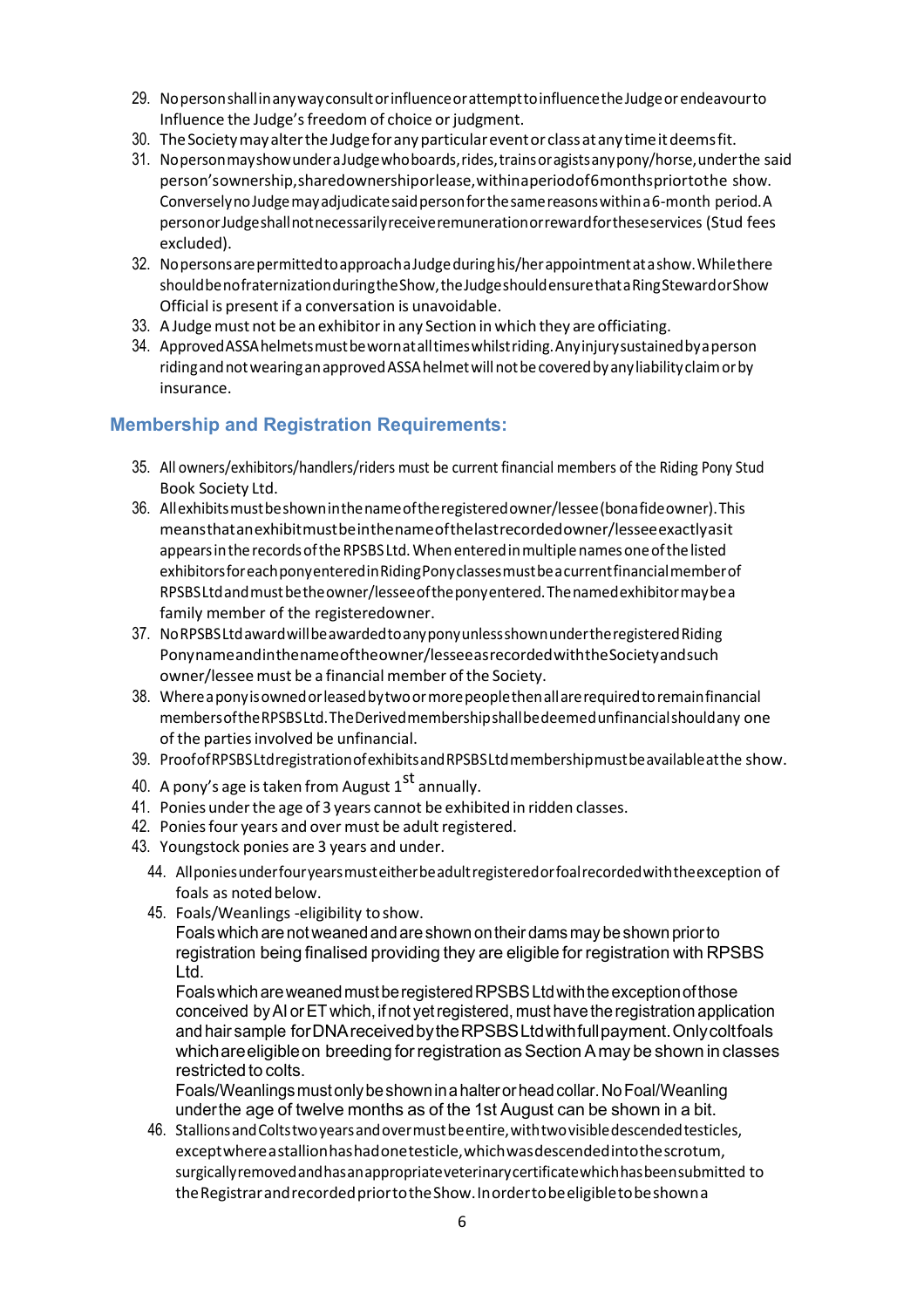VeterinaryCertificate confirming thepresence of twodescendedtesticlesmustbelodged with the Society for Stallions and Coltstwo years and over, as at 1<sup>st</sup> August. A copy of anotherbreed Society stallion registrationwiththatrequirement will beacceptedin lieu of a Veterinary Certificate as will a veterinary certificate confirming surgical removal as described above.

- 47. Exhibitsingeldingclassesmustbegeldedandregisteredas a geldingwiththeRPSBSLtd.
- 48. ExhibitswhichareFoalRecordedare ineligible tobeshown in classesforgeldingsor colts/stallions four years andover.
- 49. Registration Requirements: Pending memberships, registrations and transfers do not constitute eligibility foran exhibit tobeshown in RPSBSclasseswiththe exception ofthose referred to in Rule45.
- 50. Branding/Microchipping: All poniesmust be visibly branded and/or microchipped when shown, excluding foals shown whilst on their dam.

### **Height of Ponies:**

- 51. Noexhibit,whichexceeds14.2hh in height, is eligible tobeshowninRPSBSShowPony or Show Hunter Pony classes. NoYoungstockexhibitiseligibletobeshowninRidingPony classes ifit'sheightexceeds: 13.3hh at 1 year; 14.0hh at 2 years; 14.1hh at 3 years with 1/2inch to be added for shows in the period from 1 February to 31 July.
- 52. Allponiesarerequiredtobemeasured.Allponiesmusthave a current official height certificate or be subject to a day measurement. Life certificates are not accepted.
- 53. Senior Overheight Riding Ponyshow classes are for horses that have exceeded 14.2hh at 4 years of age and are either registered Section A Riding Ponies or Riding Ponies who have a Section A parent.YoungstockOverheightshowclassesareforponiesthatexceedtheheight limitationfor theirage, asperRule51,andareeitherregisteredSection A Riding Ponies or Riding Ponies who have a Section A parent.
- 54. OverheightRidingPoniesmustNOTbeshowninanyShowPonyorShowHunter Pony classes including any Show Pony/Show Hunter Pony Championship or Supreme.

### **Presentation and Dress:**

- 55. Allponiesmusthavemanesplaitedandtaileitherpulled,plaited, clippedorrazored.
- 56. All ponies must be shown in good coat and condition.
- 57. Allhandlersandridersmustbepresentthemselves in correctattirerelevanttothe class being judged.
- 58. Spurs: The wearing of spurs in Lead Rein and First Ridden classes are not permissible. Spurs arepermitted in all other ridden classes. (For permissibles purs refer to Equestrian Australia Show Horse Rules)
- 59. Hats: Refer to Rule34
- 60. Whips: Riders are not permitted to carry a whip in Lead Rein classes. Whips carried in otherclassesarenottoexceed75cms in length.HuntingCropsarepermissible in Show Hunter and Working Hunter classes.
- 61. Tack: A narrowstrapmaybe attachedtothefrontofthesaddlefor childrenin LeadRein and FirstRiddenclasses.Undernocircumstancesmaytackbechangedduringthejudging of a class unless it is forsafetypurposes.(N.B.Whipsandspursarenotconsideredtack).
- 62. Bridles:LeadRein, FirstRiddenexhibitsshallbeshown in a suitablesnafflebridlewitha cavessonnoseband.Newcomerexhibitsshallbeshown in a suitablesnafflebridlewitha conventionalnoseband.Anysuitablesnaffle or doublebridle is optionalinallotherShow Pony or ShowHunterPonyclasses. In WorkingHunterclassesanysuitablebridlemaybe used and running martingales are permitted.
- 63. Leg Protection: Only protective leg boots of a plain colour may be used in the jumping phase of the Working Hunter pony classes. No other forms of leg or hoof protection are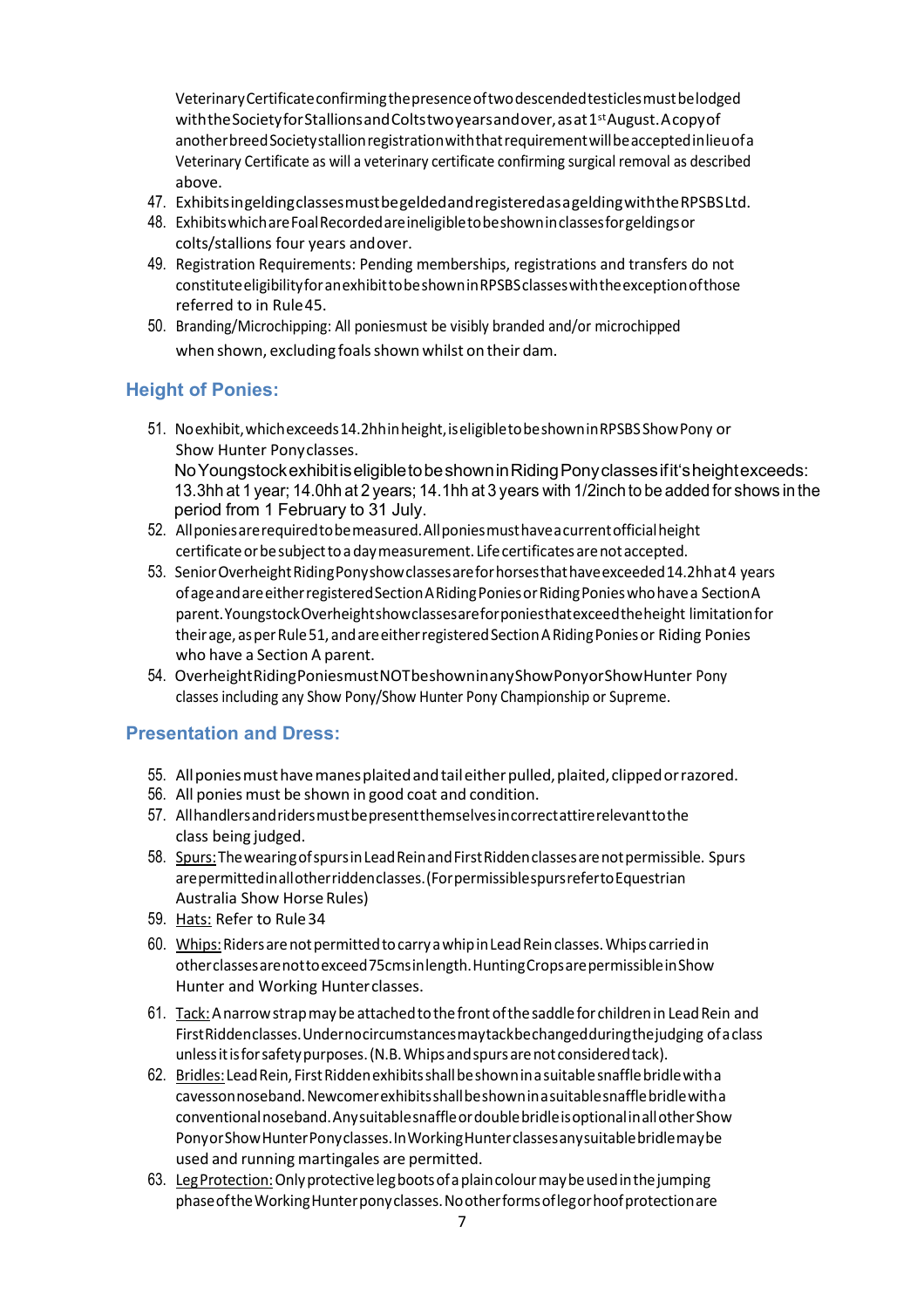permissible in any otherclasses.

### **Lead Rein Show Ponies/Show Hunter Ponies:**

- 64. Ponies are not to exceed12.0hh.
- 65. Age ofrideristo be 3 years and under 8 years old on the day ofthe show.
- 66. Poniestoberiddeninasuitablesimplesnafflebittedbridlewithcavessonnoseband.Wilkie bitsareacceptable.(ForpermissiblesnafflebitsrefertoEquestrianAustraliaShowHorse Rules).Aleadreinforthehandleristobeaffixedtothenosebandofthebridle.
- 67. No spurs or whips for the rider; the handler may carry a cane.
- 68. A narrow strap may be attached to the front of the saddle.
- 69. ThisclassshouldnotbejudgedasSmartestonParadebutforthesuitabilityofthe pony for the purposeintended.
- 70. LeadReinShowPoniesandLeadReinShowHunterPoniescanbeshowntogetherasLead Rein Ponyor,ifnumberswarrant,canbesplitintoLeadReinShowPonyandLeadReinShow Hunter Pony Classes.

### **First Ridden Show Ponies/Show Hunter Ponies:**

- 71. Ponies not to exceed12.2hh
- 72. Age of rider to be 5 years and under 12 years old on the day of the show.
- 73. Poniestoberiddeninasuitablesimplesnafflebittedbridle.Wilkie bitsareacceptable. (For other permissible snaffle bits refer to Equestrian Australia Show Horse Rules)
- 74. Ponies must enter and leave the ring at either a walk or trot.
- 75. No cantering is allowed except in the individual workout.
- 76. This classistobejudgedforthesuitabilityofthe ponyforthepurposeintended.Asinall RidingPonyclassestype,conformation,evennessofpacesandstraightnessofactionare important.
- 77. A narrow strap may be attached to the front of the saddle.
- 78. No spurs allowed.
- 79. The ridermay carry a whip or cane, length not exceeding 75cm.
- 80. First Ridden Show Ponies and First Ridden Show Hunter Ponies can be shown together as First Ridden Ponyor, if numbers warrant, can be split into First Ridden Show Ponyand First Ridden Show Hunter PonyClasses.

### **Newcomer Rules and Regulations:**

- 81. TheNewcomerRidingPonyChampionshipisanincentiveschemeforfirstseasonridden animalsregisteredwiththeRPSBSLtd.ARidingPonyshallbeeligibletobeshownasa Newcomerifithasnotbeenexhibitedundersaddleatanyshoworcompetitionofanysort,prior to the said pony's newcomer year. Each State Secretary or State website will have details of each State's newcomer year commencement date, together with closing dates for all nominations,qualificationsandfees.Theoneoffnominationfeewillbedeterminedbyeach State Committee. Late nominations will be accepted; a late fee may apply.
- 82. This competition will be managed separately by each State Committee. Competitors must abide by the Rules & Regulations applicable to the State in which they are competing.
- 83. TheNewcomernominationformcanbefoundontheRPSBSLtdStates'websites.
- 84. Competitors MUST have their Newcomer performance card with them when competing in this class. Failure to do so will mean that the pony will be ineligible for judging.
- 85. The card must be signed by the judge at the time of the competition.
- 86. AnimalsenteredinRidingPonyNewcomerclassesaretoberiddeninasuitable,simplesnaffle bridle.Wilkiebitsareacceptable.ForotherpermissiblesnafflebitsreferEquestrianAustralian Show Horse Rules.
- 87. Stallions may compete in RPSBS Ltd Newcomer competition.
- 88. Classes will be asfollows; Note:StatescanelecttorunseparateNewcomerclassesforNewcomerShowPonies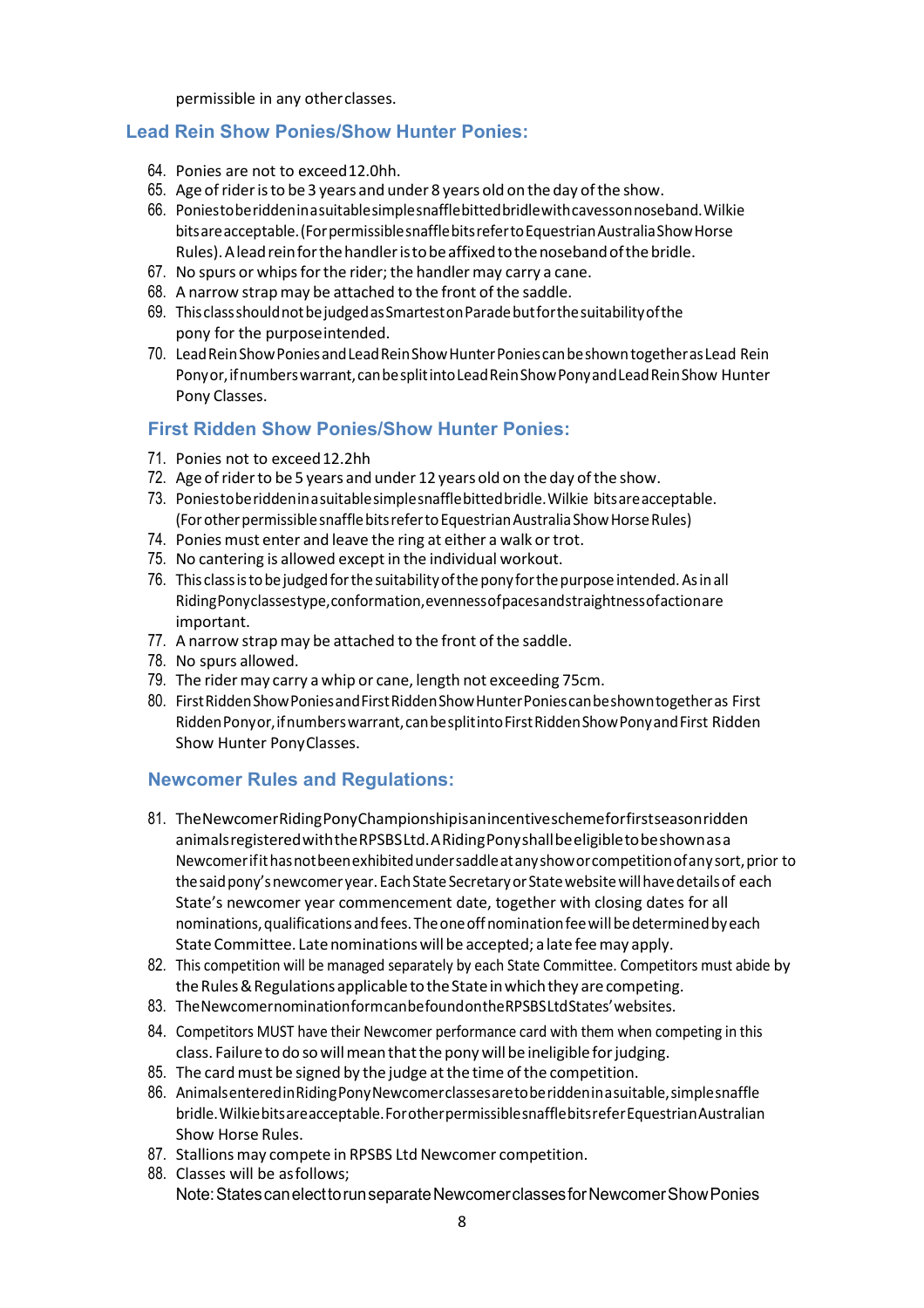and Newcomer Show Hunter Ponies or may run combined classes if numbers do not warrant separate classes.

Newcomer Riding Pony ne 12.2hh

NewcomerRidingPonyover12.2hh&ne13.2hh

NewcomerRidingPonyover13.2hh&ne14.2hh

Champion and Reserve Champion Newcomer Pony.

NewcomerRPSBSShowHackorRPSBSShowHunterHackover14.2hh&ne 15hh Newcomer RPSBSShow Hack or RPSBSShow Hunter Hack over 15hh

ChampionandReserveChampionNewcomerRPSBSShowHack/ShowHunter Hack Note: States may elect to amalgamate classes if numbers do not warrant the height class separations as listed.

- 89. PoniesmustqualifytoenteraRPSBSNewcomerStatefinal.ARidingPonyNewcomerwillbe able tocompeteandqualifyallseasonintheriddenNewcomersectionatRidingPonyor other accredited Shows. If the winner has previously qualified then the qualification goes to second or iffirstandsecondarequalifiedthequalificationisawardedtothethirdplacegetter. AReserve ChampionNewcomerisaqualifierforaStateRidingPonyNewcomerFinal Championship.
- 90. Riding Pony new comer contenders may travel interstate to compete subject to Rule 82; for exampleaRidingPonyNewcomerfromQueenslandmaytraveltoNewSouthWalesto competeinanRidingPonynewcomerclass,howeverifthenewcomerintendstocompeteata NewSouthWalesRidingPonyNewcomerChampionshipfinal,thecompetitormustpaythe appropriate nomination fee to the New South Wales Secretary for inclusion into that State's sweepstakes pool.
- 91. AponythathasonlycompetedinLeadReinandhasnot competedofftheleadiseligibletobe considered a Newcomer.
- 92. ARidingPonyNewcomeriseligibletocompeteinopenRidingPonyriddenclassesintheir Newcomer Year.
- 93. Wherea Newcomer Final falls into the next Showing Season this Final is considered to be part ofthepreviousyear'sshowingseasonandtheexhibitmustcompeteinthesectionin whichit qualified.Thiswillnot affecttheabilityoftheexhibittochangesectionforthenew showing season.
- 94. The Newcomer Season is State specific and shall be deemed to be: NSW, Victoria, Tasmania, SA –  $1^{st}$  January until 31<sup>st</sup> December Qld & WA  $-$  1<sup>st</sup> July until 30<sup>th</sup> June

### **Children's Ridden Show Ponies/Show Hunter Ponies:**

- 95. Whenjudgingtheseclasses,thesuitabilityoftheponyforthepurposeintendedistobe taken into account.
- 96. Forponiesnotexceeding12.2hh,rideristobe12yearsoldandunderonthedayoftheshow.
- 97. Forponiesover12.2hhandnotexceeding13.2hh,rideristobe14yearsoldandunderon the day of theshow.
- 98. For ponies over 13.2hh and not exceeding 14.2hh, rider to be 17 years old and under on the day of theshow.
- 99. Children'sRiddenShowPoniesandChildren'sRiddenShowHunterPoniescanbeshown together as Children's Ridden Pony or, if numbers warrant, can be split into Children's Ridden Show Pony and Children's Ridden Show Hunter Pony Classes.
- 100. The minimum age for a child to ride independently shall be 5 years.
- 101. A Junior Child Rider shall be defined to be a child under 12 years of age. A Senior Child Ridershall be defined to be a child 12 and under 18 years of age.

### **Working Hunter Ponies/RPSBS Hunter Hacks:**

102.Animalsaretobe4yearsand

over. 103. Height of jumps:

Novice - fences to have a maximum height of 45cm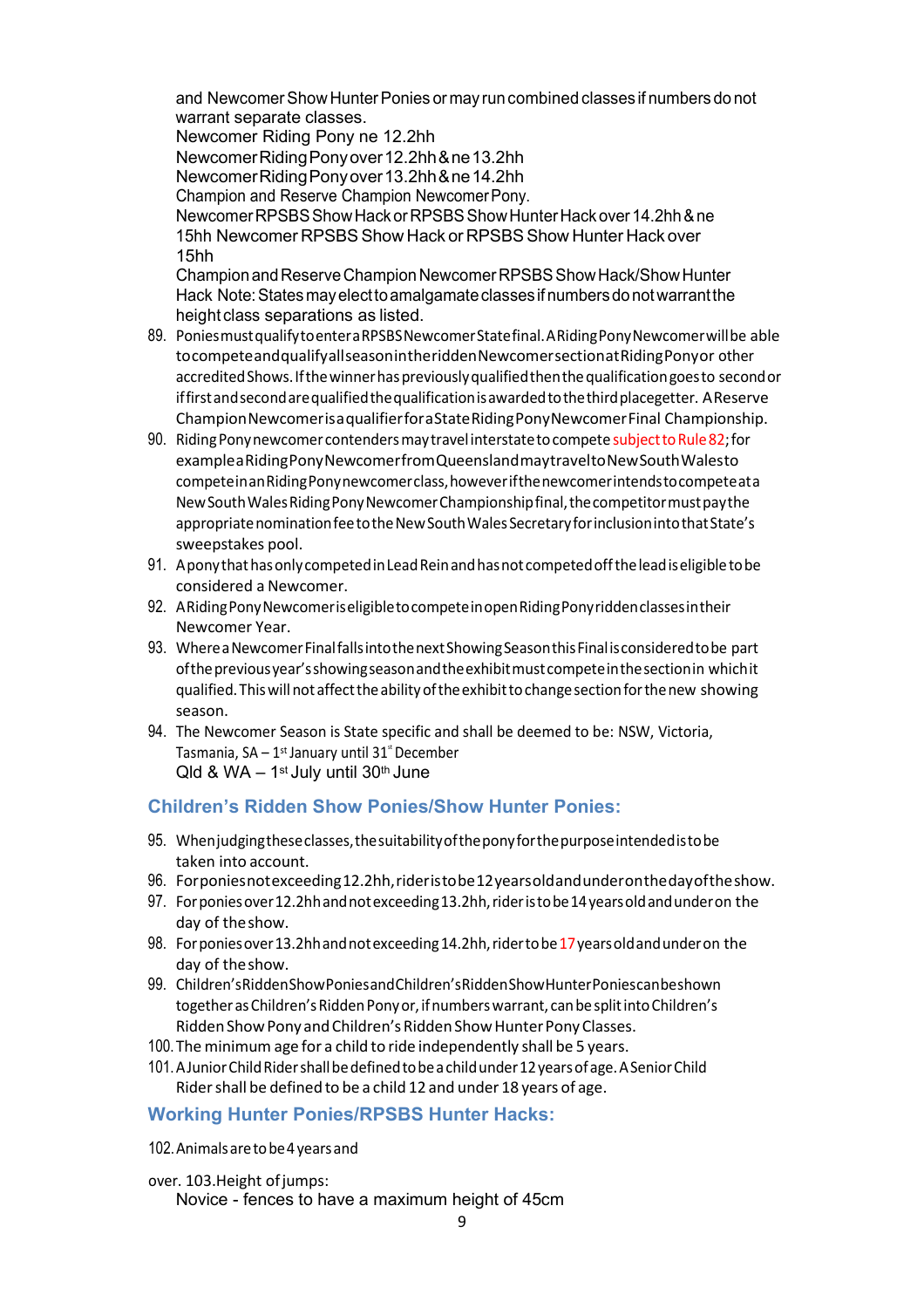Under 12hh - fences to have a maximum height of 45cm 12hh & under 13hh - fences to have a maximum height of 55cm 13hh & under 14hh - fences to have a maximum height of 65cm 14hh & under 15hh - fences to have a maximum height of 75cm Over 15hh – fences to have a maximum height of 85cm

104.Protective leg boots only may be used for Phase 1 (the Jumping phase) of the W.H. class. 105.No changes to saddlery permitted between Phases 1 and 2 (Phase 2 being the workout on

the flat). (N.B. Whips and spurs are not considered as saddlery).

| лark |
|------|
| O    |

| Phase 1:<br>Jumping<br>Style and Manner while jumping                                                                               | 50<br>10                                           |
|-------------------------------------------------------------------------------------------------------------------------------------|----------------------------------------------------|
| Phase 2:<br>Conformation, Freedom of Action, and Type<br><b>Manners</b><br><b>TOTAL</b>                                             | 30<br><u>10</u><br>100                             |
| Penalties:<br>Jumping knockdown<br>Firstrefusal<br>Second refusal<br>Third refusal<br><b>Fall of horse or rider in either phase</b> | 10 faults<br>15 faults<br>20 faults<br>Elimination |
|                                                                                                                                     | Flimin                                             |

ation 106.The jumping phase will be judged first.

- 107. The course must consist of a minimum of 6 fences, one of which must be a spread fence. A change of direction must beincluded.
- 108. Atthe discretion of the Judge, ponies, if possible, should be galloped, but not more than one at a time.

### **Home Produced, Amateur Produced & Amateur Competitor Rules:**

**Professional:**A person who derives an income from or receives some form of remuneration for the production of showhorses.

**Amateur:**A person whois deemed not a professional and meets all the eligibility rules and criteriaas outlined below.

**Production:** The training, conditioning and/or exhibition of show horses.

**Producer:** A person involved in the training, conditioning and/or exhibition of show horses.

**Competitor:** The rider or handler presenting the horse in the competition arena. **Immediate family:** Grandparents, parents, parents' partners, husband/wife/partners, brothers, sisters, sons,

daughters, step grandparents, step parents, step brothers/sisters, legal guardians and step children.

**Horse:** Horse or pony regardless of height.

**Resident:**Stabled or paddocked in a given location for a period of time greater than 24 hours, for purposes other than attending a competition event, veterinary care, DIY agistment or stud work.

**StateShow Year:** *NSW:* Jan 1 – Dec 31; *VIC:* Jan 1 – Dec 31; *QLD:* July 1 – June 30;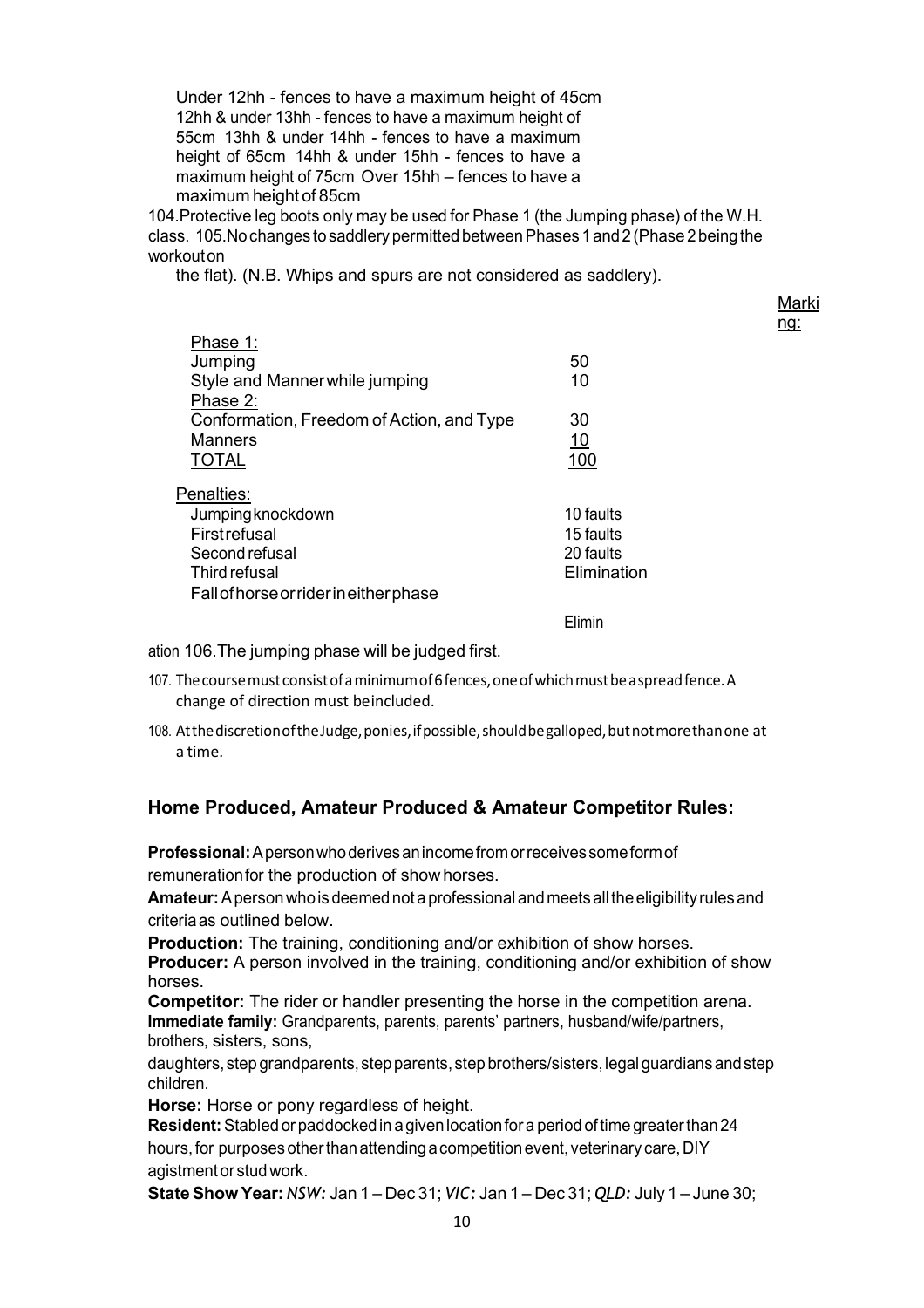*SA:* July 1 – June 30; *WA:* Jan 1 – Dec 31; *TAS:* Jan 1 – Dec 31.

**Stud Work:** Reproductive activities which include natural service, artificial insemination, semen collection, embryo transfer, follicle and pregnancy testing.

### **Home Produced:**

Objective: to recognize and promote efforts of non-professional competitors who themselves undertake the production, training and showing of their own animal.

These classesarefor Home Produced led and ridden stallions, mares and geldings where the handler/rider/horse meets criteria for being Home Produced.

Home Produced classes rely on the integrity and goodwill of exhibitors to adhere toeligibility and rules.

### Home Produced Eligibility Rules:

Riders, handlers and owners must be financial members ofRPSBS Ltd and animals must be RPSBS Ltd registered as being owned or leased by the competitor or an immediate family member.

Horses must not have been resident in a professional producer's/trainer's stables for a period of atleastsixmonthspriortothedayofcompetitionexcepton a DIYagistment basisorforthe purposes of stud work.

Any horse competing in Home Produced LED classes must not have been shownin any led class by a professional handler or a period of at least six months prior to the competition. (Handlers under the age of 14 years and 9 months are exempt from this rule)

Any horse competing in Home Produced RIDDEN classes must not have been shown under saddle by a professional rider for a period of at least six months prior to the competition. (NB Riders under the age of 14 years and 9 months are exempt from this rule providing they themselves have never received any form of financial remuneration for riding or leading a horse in showing events.)

Any horse competing in a Home Produced class must have received its primary care, training and preparation from the competitor or a member of their immediate family for a period of at least sixmonthspriortothedayofcompetition.Havingtuitionandattending clinicsispermitted.

### **Amateur Produced**

These classesarefor Amateur Produced led and ridden stallions, mares and geldings. The word ''Amateur'' includes all of the following meanings:

- A person who engages in a sport for pleasure rather than for financial benefit or professional reasons;
- A sports person who does not compete for payment and
- A person inexperienced in a particular activity.
- Amateur Produced classes rely on the integrity and goodwill of exhibitors to adhere to eligibility.
- Forthe purpose ofthese rules an "Amateur" isdeemedto be a personwho
- Doesnotreceiveanincome or rewardfromthe production of showing of horsesand/or is not a personand/orthe immediate family of a professionalasdescribedabovewhoproduces or shows horses for a fee or reward (excluding show prizes) or
- a personwho is inexperienced or whose skills aresuchthattheyarenotconsidered to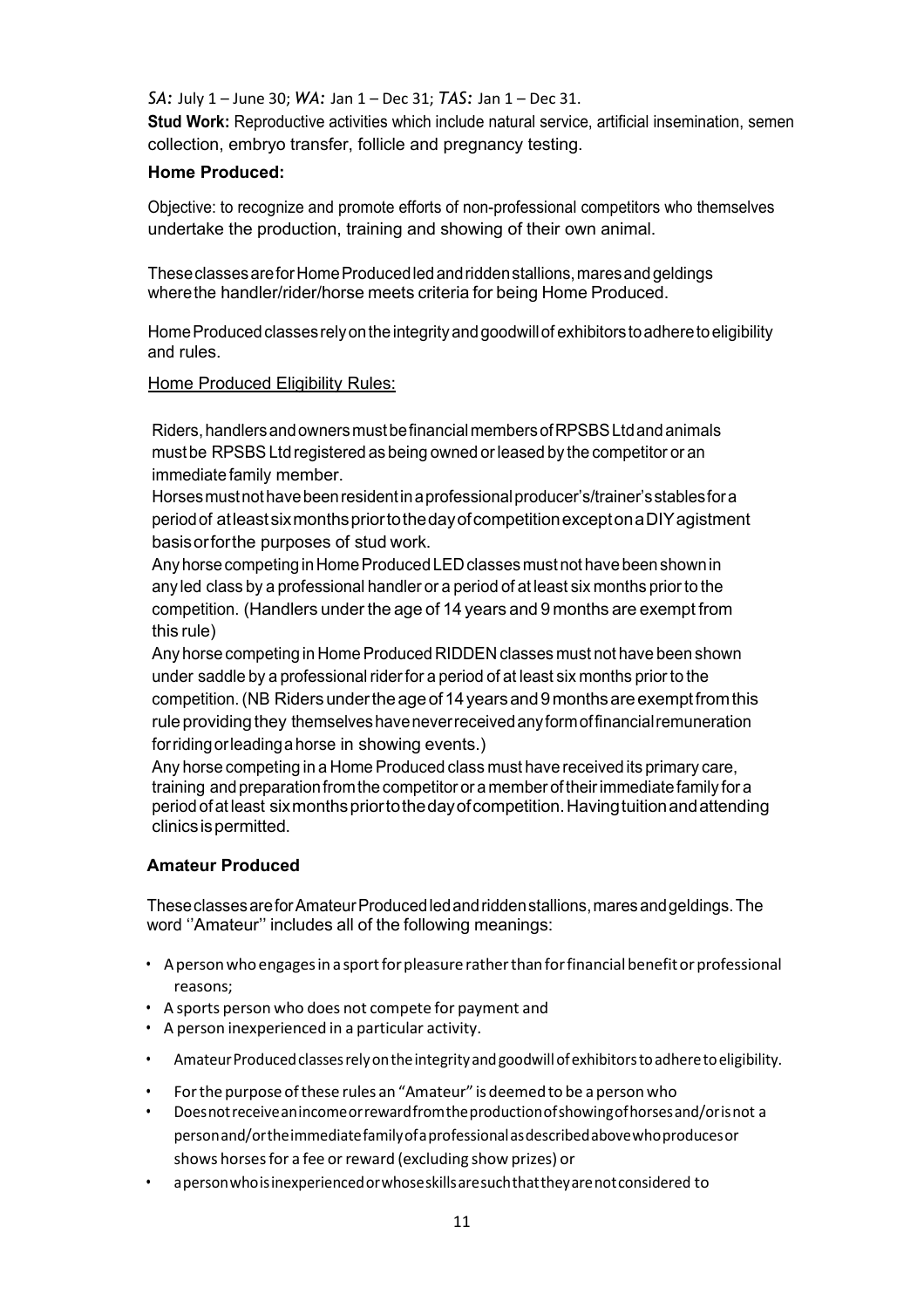be operating at the "elite" level in the sport

• Any horse competing in Amateur Produced led classes must not have been exhibited by a handler who has exhibited a horse in a Led class, for a professional at any show in the six months prior, and satisfies the definition of "Amateur".

Any horse competing in Amateur Produced ridden classes must not have been exhibited by a rider whohasexhibited a horse in a riddenclass,for a professional atanyshow in thesixmonthsprior, and satisfies the definition of "Amateur" Eligibility Rules:

- Riders,handlersandownersmustbefinancialmembers of RPSBSLtdandhorsesmustbe RPSBSLtdregisteredasbeingowned or leasedbythe competitor or animmediate family member.
- Horsesmustnothavebeen in a professional producer's/trainer'sstablesfor a period of at least six months prior to the competition, except on a DIY basis or at stud.
- Therider/handlerdoesnotreceivean income or rewardfromthe production or exhibition of showhorses(excludingshowprizes)and/or is nottheimmediate family of a professionalwho produces or shows horses for a fee or reward.
- A rider/handler is not consideredtobean"Amateur" in their specific led or ridden section if he/shehasbeenawarded in thestate'sprevioustwofullshowingyears,a Championship(led,riddenorrider)atanyRoyal,StateTitles,GrandNational Qualifying or GrandNational Show.RPSBSLtdStateCommitteesmay, attheir discretion,addspecificshowsof a commensuratehighstandardtothislist.

### **Amateur Competitor**

- AmateurCompetitorObjective:Toencouragetheconfidenceanddevelopmentofnonprofessionalhandlersandridersbygivingthemtheopportunitytocompeteagainsttheirpeers, These classesare for Amateur exhibited led and ridden stallions, mares and geldings. The word ''Amateur'' includes all of the following meanings:
- A personwhoengages in a sportforpleasureratherthanforfinancialbenefit or professional reasons;
- A sports person who does not compete for payment and
- A person inexperienced in the particular activity.
- Amateurclassesrely on theintegrityand goodwill of exhibitorstoadhereto eligibility criteriaand rules.
- Forthe purpose ofthese rules an "Amateur" isdeemedto be a personwho
- Doesnotreceiveanincome or rewardfromtheproductionor exhibition of showhorses (excluding show prizes)or
- a personwho is inexperienced or whose skills aresuchthattheyarenotconsideredtobe operating at
- the "elite" level in thesport
- **Eligibility Rules:**
- Riders,handlersandownersmustbefinancialmembers of RPSBSLtdandhorsesmustbe RPSBSLtdregisteredasbeingowned or leasedbythe competitor or animmediate family member.
- Therider/handlerdoesnotreceivean income or rewardfromthe production or exhibitionof show horses (excluding showprizes).